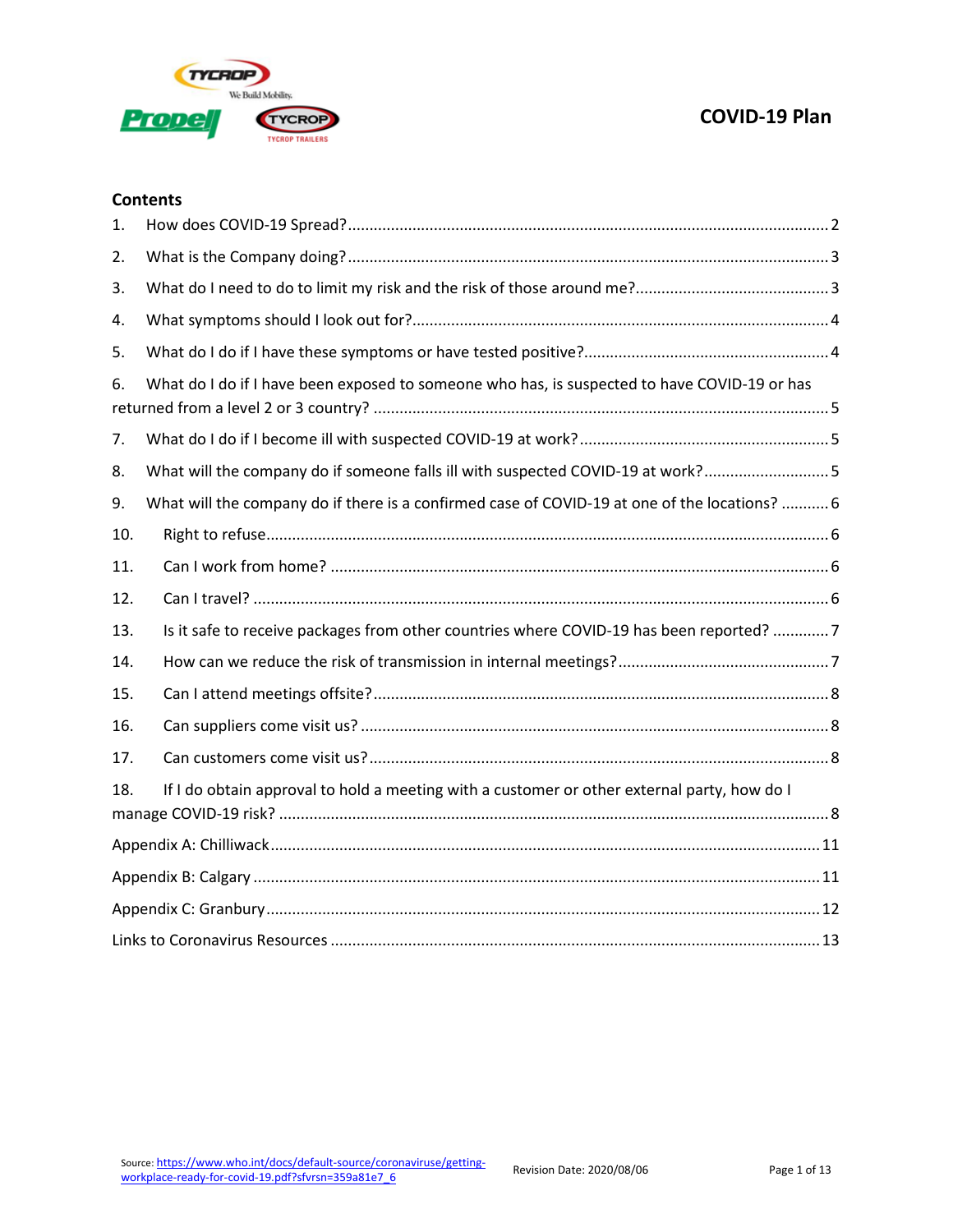

We have been monitoring the rapidly moving COVID-19 situation. It is our priority to continue to PROTECT our workforce and our greater community of partners, customers, vendors and neighbors, and therefore we support all government recommendations to contain the virus. We will continue to communicate as new information and resources become available and adapt this plan based on the latest and best information available.

### <span id="page-1-0"></span>**1. How does COVID-19 Spread?**

When someone who has COVID-19 coughs or exhales they release droplets of infected fluid. Most of these droplets fall on nearby surfaces and objects - such as desks, tables or telephones. People can catch COVID-19 by touching contaminated surfaces or objects – and then touching their eyes, nose or mouth. If within two meters of another person with COVID-19, it may be caught by breathing in droplets coughed out or exhaled by them. In other words, COVID-19 spreads in a similar way to flu. Most persons infected with COVID-19 experience mild symptoms and recover, however, some go on to experience more serious illness and may require hospital care. Risk of serious illness rises with age: people over 40 seem to be more vulnerable than those under 40. People with weakened immune systems and people with conditions such as diabetes, heart and lung disease are also more vulnerable to serious illness.



\*At this time risk in Canada and the US remains low

\*At this time risk in Canada and the US remains low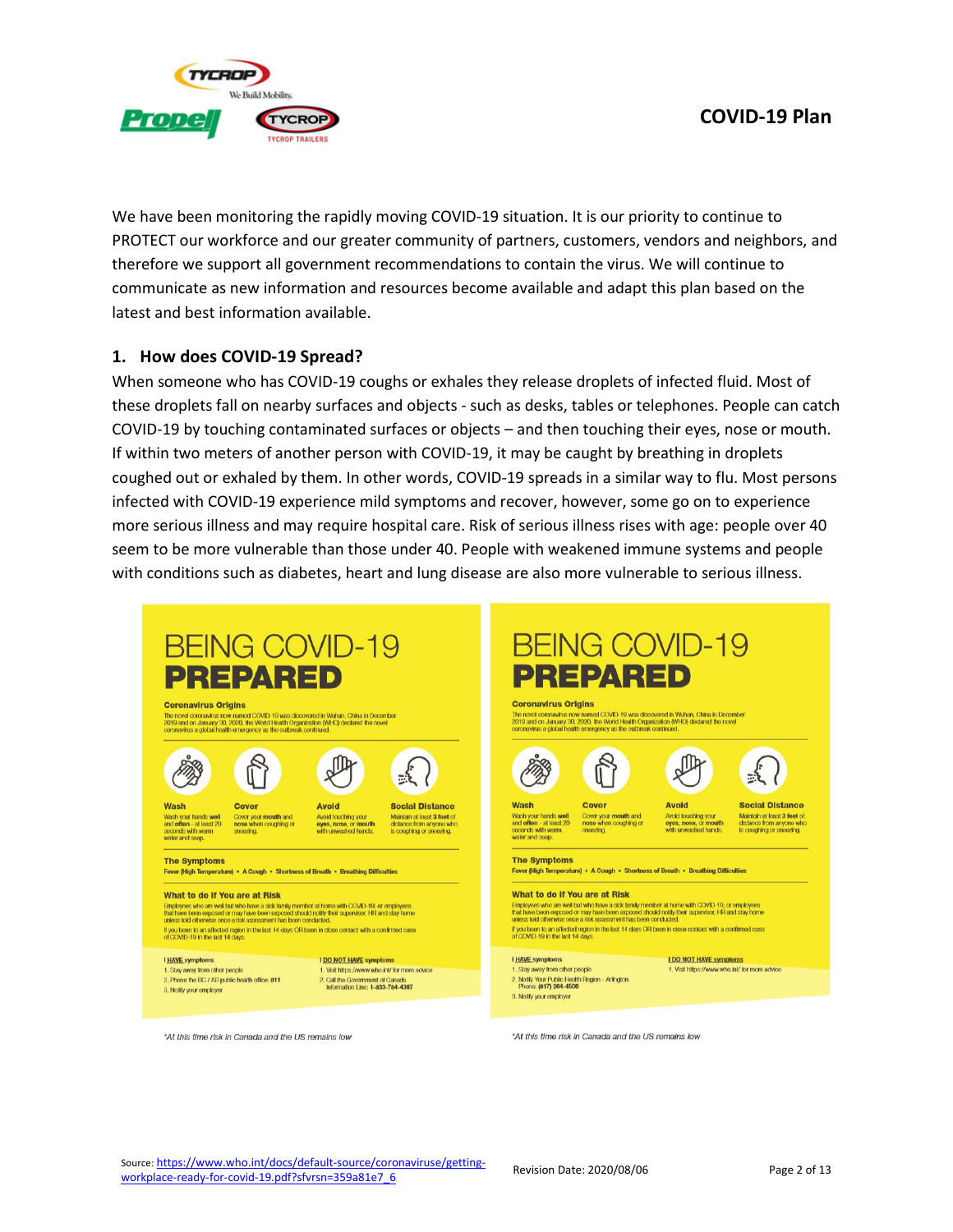

## <span id="page-2-0"></span>**2. What is the Company doing?**

- Frequent (at least weekly) toolbox meetings with updates and reiteration of infection control procedures.
- Based on local health authority recommendations we have increased cleaning and sanitizing for our locations to help prevent the spread of all germs. Daily cleaning of door handles, fridge doors, bathroom stall locks, soap dispensers, towel dispensers, and light switches are mandatory.
- Ensuring an ongoing supply of wipes/hand sanitizer for all shared workstations.
- Ensuring hand sanitizer is available at clocking terminals, mobile equipment and building entrances (where available).
- Ensuring soap dispensers remain full.
- Keeping office/meeting room doors open to promote ventilation whenever possible.
- Ensuring sufficient supplies of appropriate masks and gloves are available in the first aid rooms.
- Monitoring the situation daily and sending updates as new information presents.
- Posting information posters.
- Removing lunchroom access including coffee, utensils, etc.
- Added visual signage to remind employees to wipe microwaves, fridges, door handles, etc. After each use.
- Disabling the middle sink and urinals in bathrooms where they are not sufficiently distanced.
- Providing hand sanitizer on mobile equipment.
- Requiring employee to wear a respirator or mask when unable to maintain a safe distance of 2 meters while performing a task.
- Creating a toolbox to ask employees to speak outside if they cannot hear each other from 2 meters apart.

## <span id="page-2-1"></span>**3. What do I need to do to limit my risk and the risk of those around me?**

## • **Wash your hands frequently**

Regularly and thoroughly clean your hands with an alcohol-based hand rub or wash them with soap and water. **Why?** Washing your hands with soap and water or using alcohol-based hand rub kills viruses that may be on your hands.

## • **Maintain social distancing and avoid shaking hands**

Maintain at least 2 meters (6 feet) distance between yourself and anyone who is coughing or sneezing. **Why?** When someone coughs or sneezes they spray small liquid droplets from their nose or mouth which may contain virus. If you are too close, you can breathe in the droplets, including the COVID-19 virus if the person coughing has the disease. Close contact is defined as working/being within 2 meters of person for more than ½ hour.

## • **Avoid touching eyes, nose and mouth**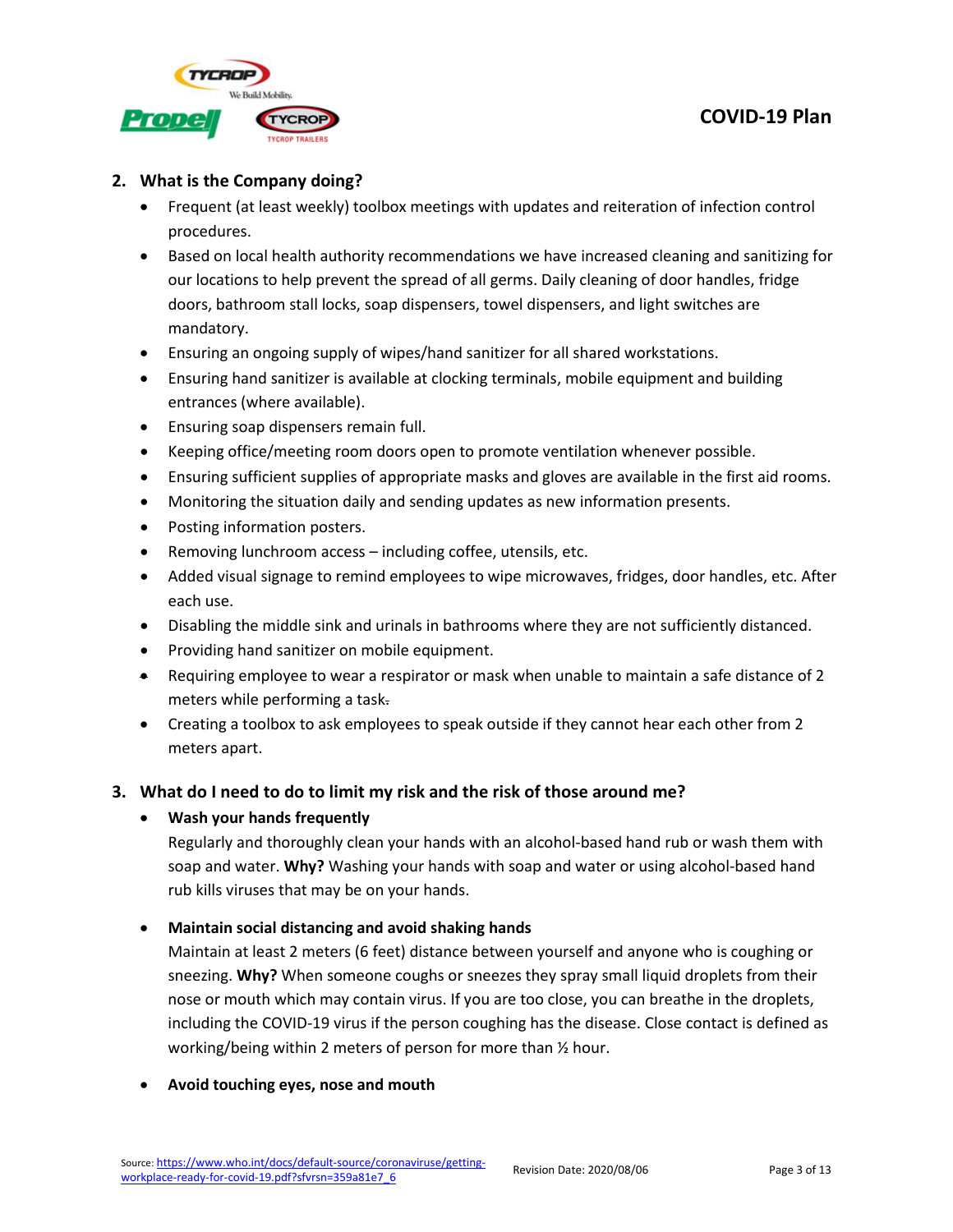

**Why?** Hands touch many surfaces and can pick up viruses. Once contaminated, hands can transfer the virus to your eyes, nose or mouth. From there, the virus can enter your body and can make you sick.

## • **Practice respiratory hygiene**

Make sure you, and the people around you, follow good respiratory hygiene. This means covering your mouth and nose with your bent elbow or tissue when you cough or sneeze, then disposing of the used tissue immediately. **Why?** Droplets spread virus. By following good respiratory hygiene, you protect the people around you from viruses such as cold, flu and COVID-19.

## • **If you have fever, cough and difficulty breathing, seek medical care early**

Stay home if you feel unwell. If you have a fever, cough and difficulty breathing, seek medical attention and call in advance. Follow the directions of your local health authority and seek guidance from HR prior to returning to work. **Why?** National and local authorities will have the most up to date information on the situation in your area. Calling in advance will allow your health care provider to quickly direct you to the right health facility. This will also protect you and help prevent spread of viruses and other infections.

## <span id="page-3-0"></span>**4. What symptoms should I look out for?**

- Common symptoms
	- $\circ$  Dry cough even a mild one
	- o Fever (i.e. a temperature of 37.3 C or more)
	- o Tiredness
- Less common symptoms
	- o Aches and pains
	- o Sore throat
	- o Diarrhoea
	- o Conjunctivitis
	- o Headache
	- o Loss of taste or smell
	- o A rash on skin or discolouration of fingers or toes
- Serious symptoms (Seek immediate medical attention if you have serious symptoms. Always call before visiting your doctor or health facility.)
	- o Difficulty breathing or shortness of breath
	- o Chest pain or pressure
	- o Loss of speech or movement
- <span id="page-3-1"></span>**5. What do I do if I have these symptoms or have tested positive?**
	- Notify HR & STAY HOME.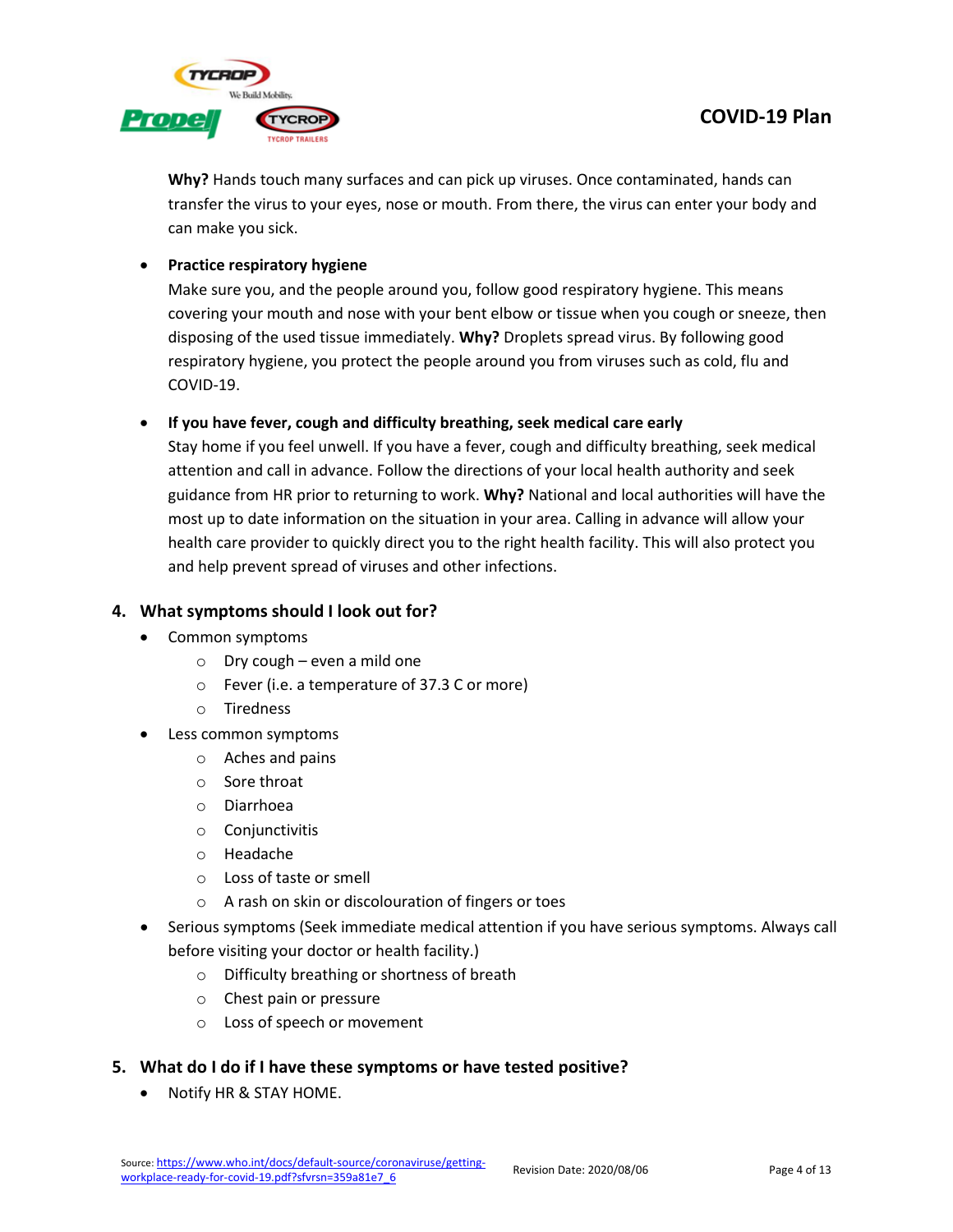

- Keep away from those around you (at least 2 meters or 6 feet).
- Notify local health authorities.
- Contact HR prior to returning to work to develop a return to work plan based on the recommendations of local health authorities.

Note: Employees who tested positive or were symptomatic must call public health and obtain advice on whether they should return to work after the quarantine period has finished.

# <span id="page-4-0"></span>**6. What do I do if I have been exposed to someone who has, is suspected to have COVID-19 or has returned from a level 2 or 3 country?**

- Notify HR & STAY HOME.
- Keep away from those around you (at least 2 meters).
- Notify local health authorities.
- Contact HR prior to returning to work to conduct a risk assessment and develop a return to work plan based on the recommendations of local health authorities.

## <span id="page-4-1"></span>**7. What do I do if I become ill with suspected COVID-19 at work?**

- Proceed immediately to the designated quarantine area.
- Call your supervisor or HR.
- HR will notify local health authorities and obtain instruction on how to proceed.
- If you feel well enough to drive home, please ensure you self-isolate until you receive medical advice on next steps.
- Contact HR before returning to work in order to develop a return to work plan based on the recommendations of local health authorities.

Note: The quarantine area is designated as your personal vehicle. If you do not drive to work the alternate quarantine area is:

- Rosedale: The TrailerCraft Lunchroom
- Granbury: Assembly Mezzanine
- Calgary: Main Lunchroom
- Sardis: Upstairs corner office
- <span id="page-4-2"></span>**8. What will the company do if someone falls ill with suspected COVID-19 at work?**
	- Close off areas used by the ill persons and wait as long as practical (24 hours is recommended) before beginning cleaning and disinfection to minimize potential for exposure to respiratory droplets.
	- If able, open outside doors and windows to increase air circulation in the area.
	- Cleaning staff should clean and disinfect all areas (e.g., offices, bathrooms, and common areas) used by the ill persons, focusing especially on frequently touched surfaces**.**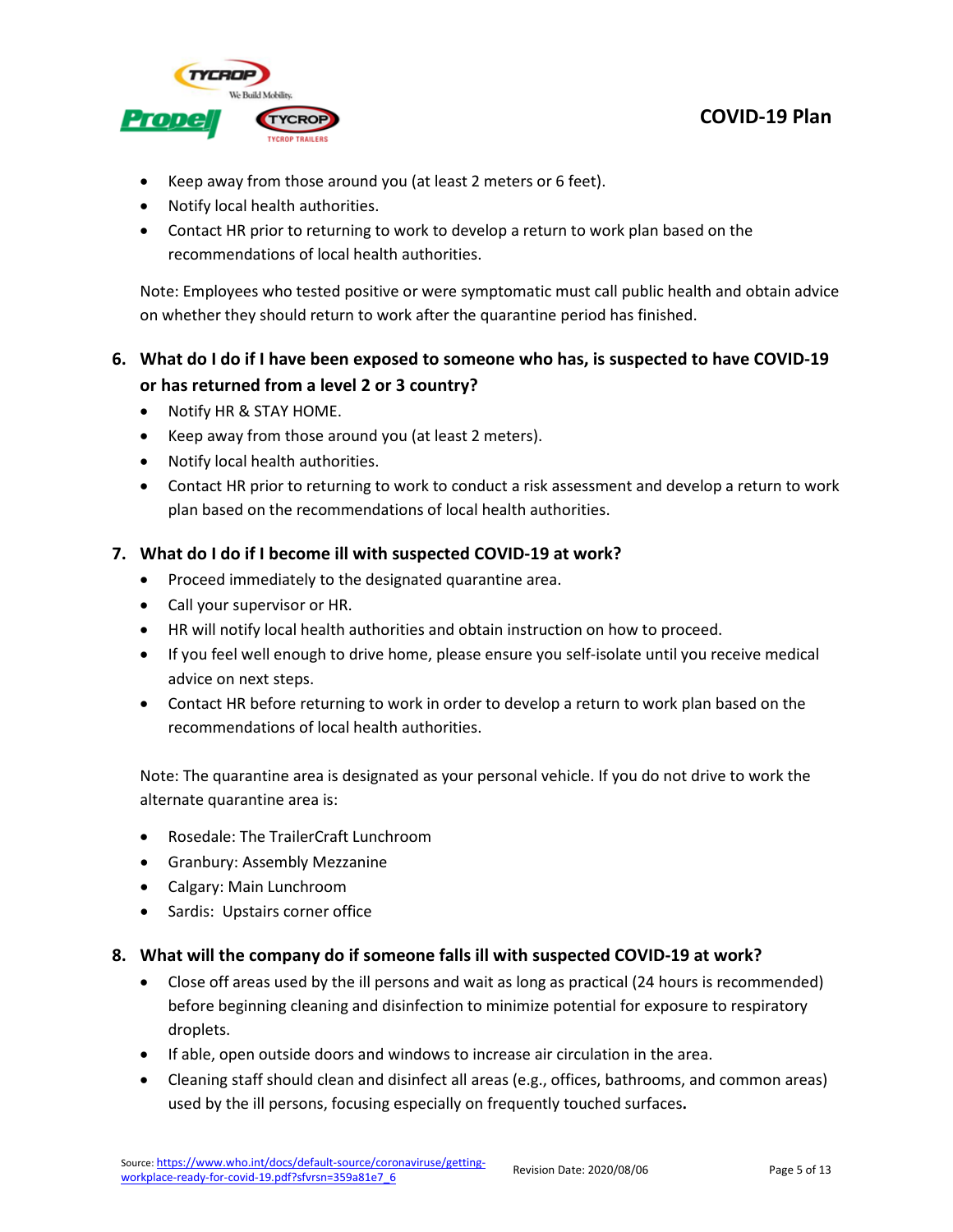

- When Cleaning:
	- $\circ$  Wear disposable gloves for all tasks in the cleaning process. Additional PPE may be required based on cleaning/disinfectant products used
	- $\circ$  Gloves and other PPE should be removed carefully to avoid contamination of the wearer and surrounding area
	- o Wash hands after removal of gloves and PPE
- Follow all local heath authority recommendations for isolating those with close contact and developing return to work plans.
- Respect confidentiality. The company will not identify any employee by name or location.

## <span id="page-5-0"></span>**9. What will the company do if there is a confirmed case of COVID-19 at one of the locations?**

- Quarantine will be implemented for confirmed case
- We are required to contact public health official(s) in area
- Respect confidentiality. The Company will not identify any employee by name or location.
- A full investigation will occur for any confirmed case of COVID and will include, but not limited to:
	- Timeline analysis to document disinfection requirements and any exposed co-workers
	- Contact Tracing and communication to those affected without use of co-worker names
	- Communication to all employees using confidentiality of name and/or location
- The Return to Work (RTW) plan will be implemented for any confirmed (or suspected) COVID-19 cases as per Public health. See appendix for RTW guidelines.

## <span id="page-5-1"></span>**10. Right to refuse**

Workers have the right to refuse unsafe work. If you have reasonable cause to believe that performing a job or task puts you or someone else at risk, you must not perform the job or task. You must immediately notify your supervisor to communicate concerns and assess the risk. All work refusal procedures will be followed on a case by case basis.

## <span id="page-5-2"></span>**11. Can I work from home?**

- If you would like to work from home, you must be able to complete your duties from home.
- Speak to your supervisor and develop a work from home plan.
- The plan must be approved by the management team.

## <span id="page-5-3"></span>**12. Can I travel?**

• In order to curb the spread of the COVID-19 virus, Health Officers and the Minister of Health have made an announcement strongly advising against all nonessential travel out of the country. They indicated that anyone who chooses to travel outside of the country will be required to self isolate and stay away from work or school for fourteen days upon their return.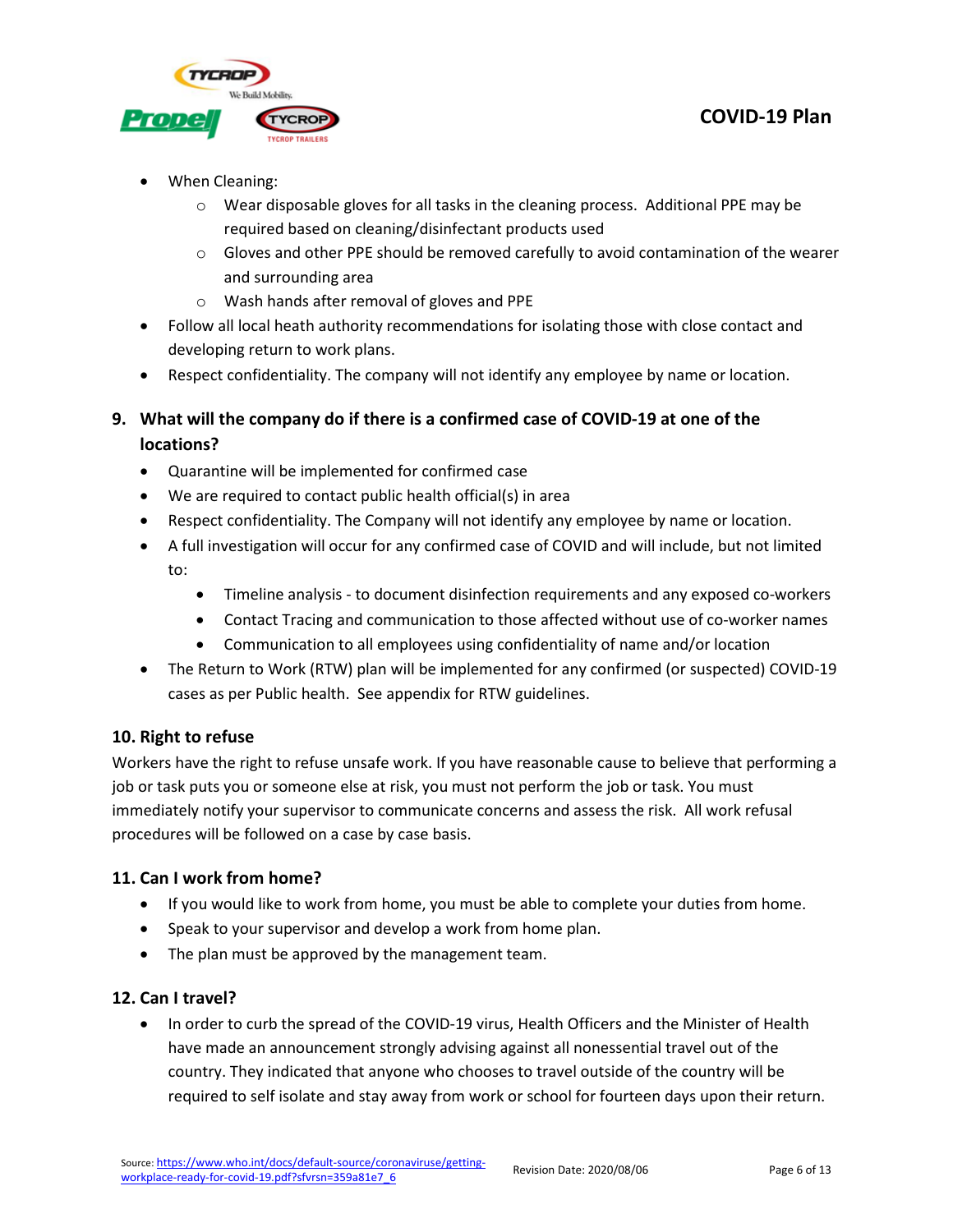

- Self isolation (for 14 days) also extends to those individuals who travel in country by air unless approved by the executive team.
- The Company requires all staff to follow this advisory in order to ensure we do all we can to stop the spread of COVID-19.
- Self isolation periods are unpaid.
- Business air travel is prohibited unless approved by the executive team.
- Business travel by car should be limited. Should you need to travel by car, please speak to your supervisor and obtain approval from a member of the management. Masks are to be worn if travel by car occurs with persons outside of your household.
- Any employee who chooses to travel out of country or by air must immediately disclose their plans to their Supervisor and HR in order to determine a return to work plan.

## <span id="page-6-0"></span>**13. Is it safe to receive packages from other countries where COVID-19 has been reported?**

- Yes. Based on a recently published study in the New England Journal of Medicine conducted by the National Institute of Health National Institute of Allergy and Infectious Diseases the COVID-19 virus (SAR-CoV-2) is stable and infectious for the following time periods:
	- $\circ$  Aerosol (airborne solutions) up to 3 hours
	- $\circ$  Copper up to 4 hours
	- $\circ$  Cardboard up to 24 hours
	- o Plastic and Stainless Steel up to 72 hours
- Shipments that are outside of those windows are expected to be safe; however, use of safe disinfection practices should be continued on the packaging as well as the products. Shipments that arrive within the window of transmission should be disinfected using the procedures described in the CME Made Safe COVID-19 Guide to Using Disinfectants Correctly.
- Ensure that you practice social distancing with delivery drivers and customers performing pickups. If paperwork is exchanged, use gloves or wash your hands thoroughly after the exchange.

## <span id="page-6-1"></span>**14. How can we reduce the risk of transmission in internal meetings?**

- **BEFORE the Meeting:**
	- o Consider whether a face-to-face meeting or event is needed. Could it be replaced by a` teleconference or online event?
	- o Could the meeting or event be scaled down so that fewer people attend?
- **DURING the Meeting**
	- Encourage regular hand-washing or use of an alcohol rub by all participants at the meeting or event
	- Encourage participants to cover their face with the bend of their elbow or a tissue if they cough or sneeze. Supply tissues and closed bins to dispose of them in.
	- Arrange seats so that participants are at least two meters apart.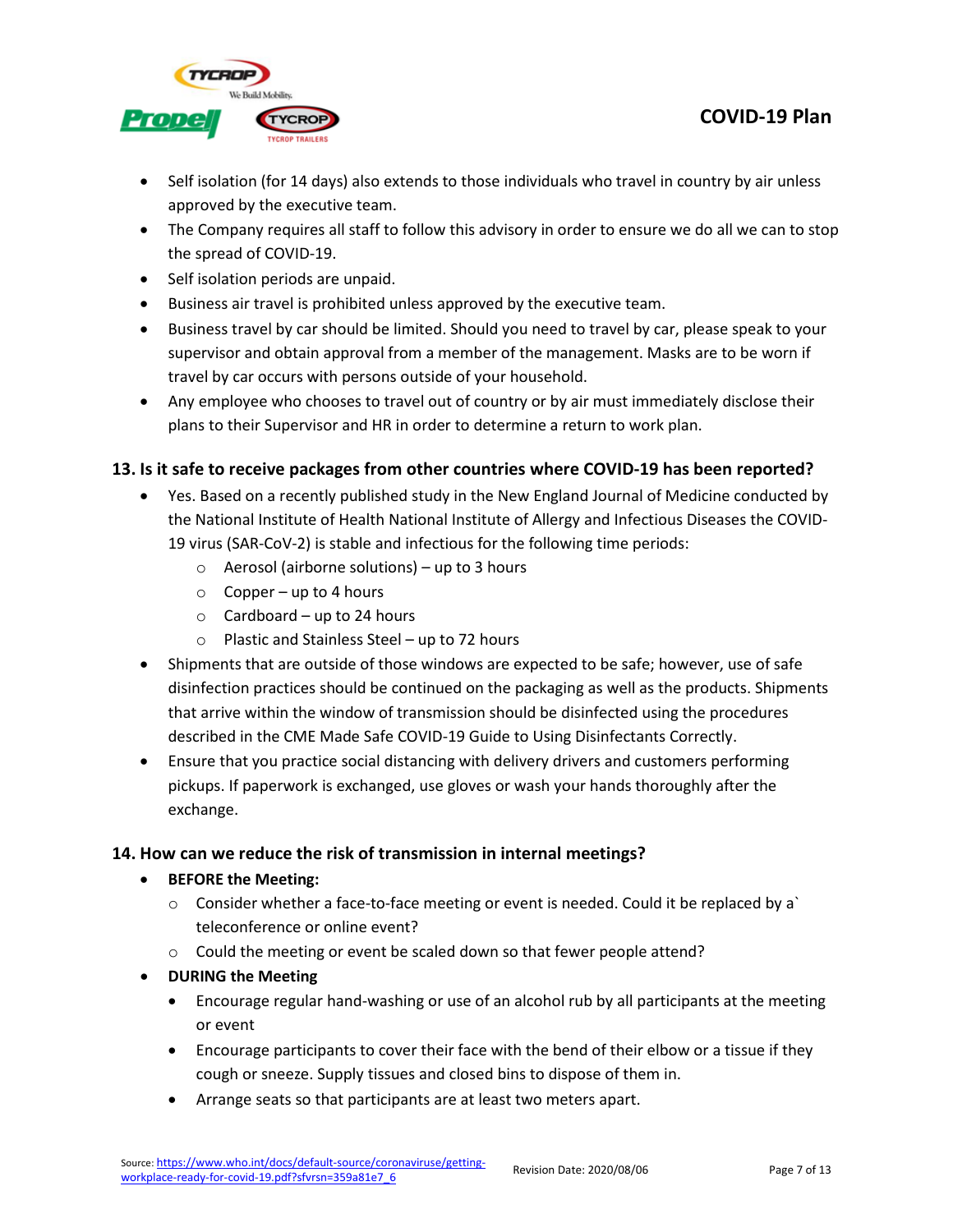

• Open windows and doors whenever possible to make sure the venue is well ventilated.

### <span id="page-7-0"></span>**15. Can I attend meetings offsite?**

All offsite meetings should be converted to phone conference unless approved by the management team.

#### <span id="page-7-1"></span>**16. Can suppliers come visit us?**

- Supplier visits should be conducted by phone conference unless approved by the management team.
- Service providers are excluded from requiring approval to come on site. Coverall replenishment, VMI restocks, cleaning services, etc. should all continue as normal. Please report to HR if you feel service providers are not following appropriate hygiene guidelines. Service providers should visit the front desk and sign in as per normal procedure.

### <span id="page-7-2"></span>**17. Can customers come visit us?**

- Should you wish to have a customer on site please obtain approval from the management team. Customer visits are essential to our operations.
- Drivers/customers picking up units are excluded from the approval process. Please report to HR if you feel customers are not following appropriate hygiene guidelines. Customers should visit the front desk and sign in as per normal procedure.

## <span id="page-7-3"></span>**18. If I do obtain approval to hold a meeting with a customer or other external party, how do I manage COVID-19 risk?**

Organizers of meetings and events need to think about the potential risk from COVID-19 because:

- There is a risk that people attending your meeting or event might be unwittingly bringing the COVID-19 virus to the meeting. Others might be unknowingly exposed to COVID-19.
- While COVID-19 is a mild disease for most people, it can make some very ill. Around 1 in every 5 people who catch COVID-19 needs hospital treatment.

#### **BEFORE the Meeting:**

- Check the advice from the authorities in the community where you plan to hold the meeting or event. Follow their advice.
- Develop and agree on a preparedness plan to prevent infection at your meeting or event.
	- $\circ$  Consider whether a face-to-face meeting or event is needed. Could it be replaced by a teleconference or online event?
	- o Could the meeting or event be scaled down so that fewer people attend?
	- $\circ$  Ensure and verify information and communication channels in advance with key partners such as public health and health care authorities.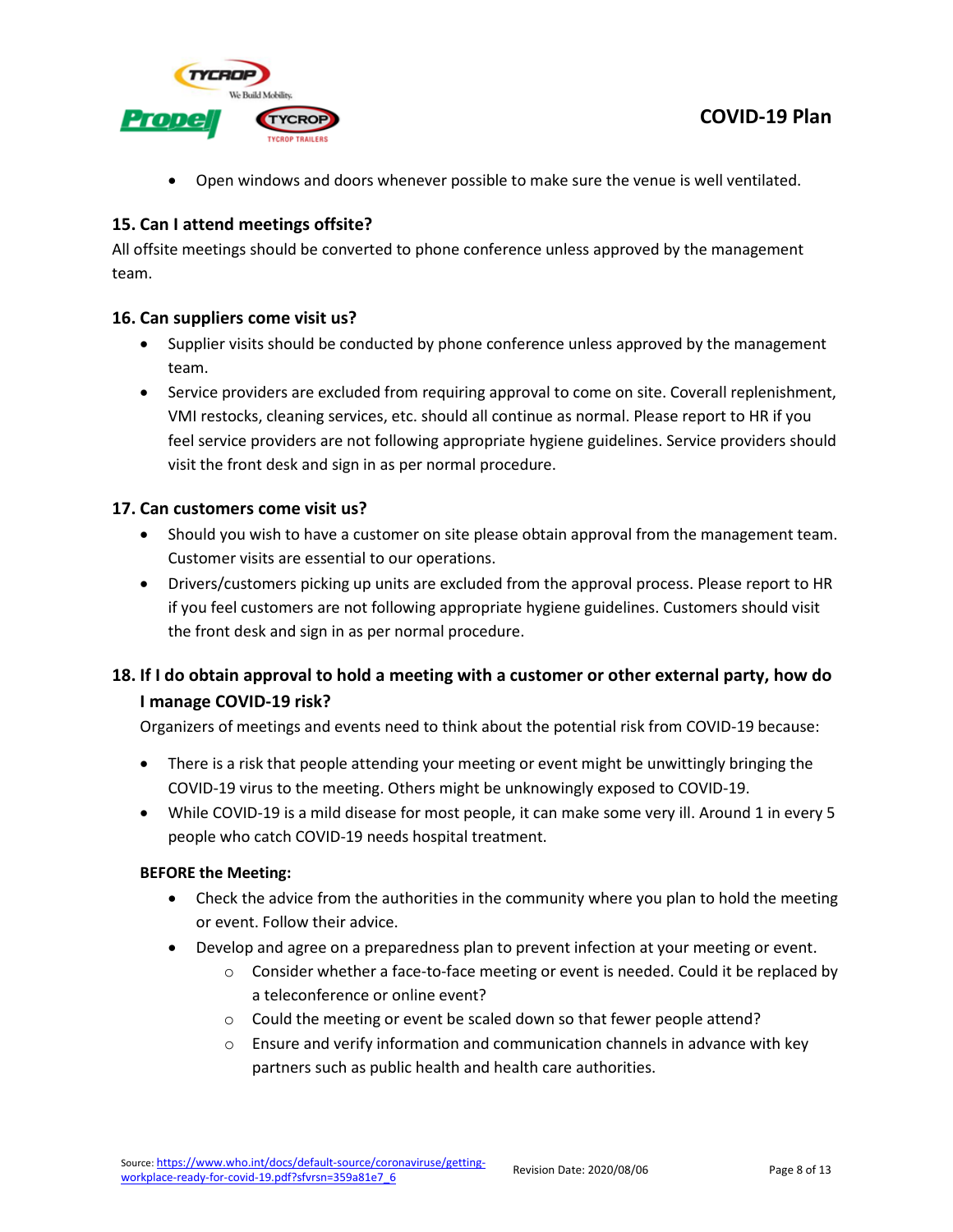

- o Pre-order sufficient supplies and materials, including tissues and hand sanitizer for all participants. Have surgical masks available to offer anyone who develops respiratory symptoms.
- $\circ$  Actively monitor where COVID-19 is circulating. Advise participants in advance that if they have any symptoms or feel unwell, they should not attend.
- o Make sure all organizers, participants, caterers and visitors at the event provide contact details: mobile telephone number, email and address where they are staying. State clearly that their details will be shared with local public health authorities if any participant becomes ill with a suspected infectious disease. If they will not agree to this they cannot attend the event or meeting.
- Develop and agree a response plan in case someone at the meeting becomes ill with symptoms of COVID-19 (dry cough, fever, malaise). This plan should include at least:
	- $\circ$  Identify a room or area where someone who is feeling unwell or has symptoms can be safely isolated
	- $\circ$  Have a plan for how they can be safely transferred from there to a health facility.
	- $\circ$  Know what to do if a meeting participant, staff member or service provider tests positive for COVID-19 during or just after the meeting
	- o Agree the plan in advance with your partner healthcare provider or health department.

## **DURING the Meeting**

- Provide information or a briefing, preferably both orally and in writing, on COVID-19 and the measures that organizers are taking to make this event safe for participants.
	- o Build trust. For example, as an icebreaker, practice ways to say hello without touching.
	- $\circ$  Encourage regular hand-washing or use of an alcohol rub by all participants at the meeting or event
	- $\circ$  Encourage participants to cover their face with the bend of their elbow or a tissue if they cough or sneeze. Supply tissues and closed bins to dispose of them in.
	- $\circ$  Provide contact details or a health hotline number that participants can call for advice or to give information.
- Display dispensers of alcohol-based hand rub prominently around the venue.
- If there is space, arrange seats so that participants are at least two meters apart.
- Open windows and doors whenever possible to make sure the venue is well ventilated.
- If anyone who starts to feel unwell, follow your preparedness plan or call your hotline.
	- $\circ$  Depending on the situation in your area, or recent travel of the participant, place the person in the isolation room. Offer the person a mask so they can get home safely, if appropriate, or to a designated assessment facility.
- Thank all participants for their cooperation with the provisions in place.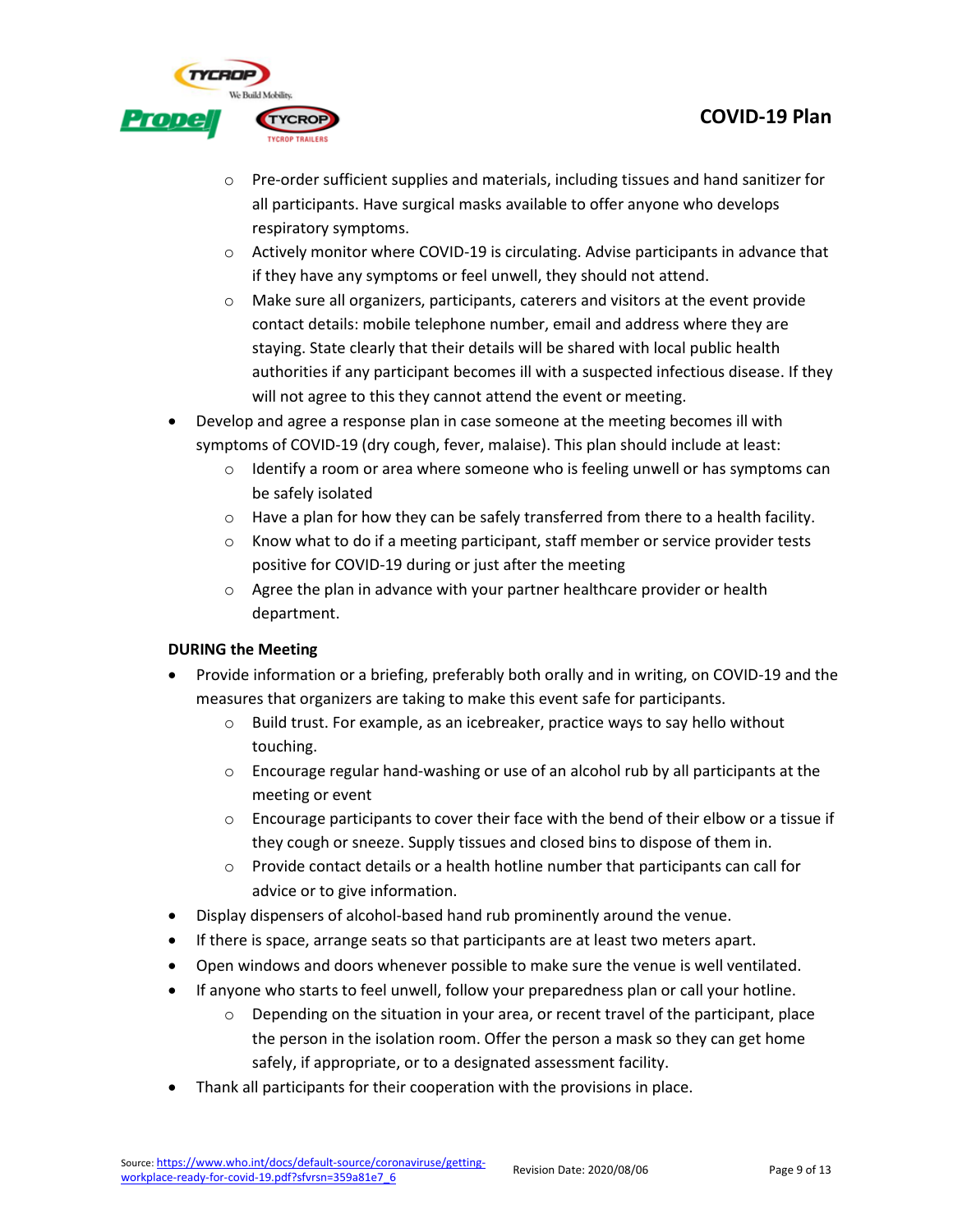



#### **AFTER the Meeting**

- Retain the names and contact details of all participants for at least one month. This will help public health authorities trace people who may have been exposed to COVID-19 if one or more participants become ill shortly after the event.
- If someone at the meeting or event was isolated as a suspected COVID-19 case, the organizer should let all participants know this. They should be advised to monitor themselves for symptoms for 14 days and take their temperature twice a day.
- If they develop even a mild cough or low-grade fever (i.e. a temperature of 37.3 C or more) they should stay at home and self-isolate. This means avoiding close contact (2 meters or nearer) with other people, including family members. They should also telephone their healthcare provider or the local public health department, giving them details of their recent travel and symptoms.
- Thank all the participants for their cooperation with the provisions in place.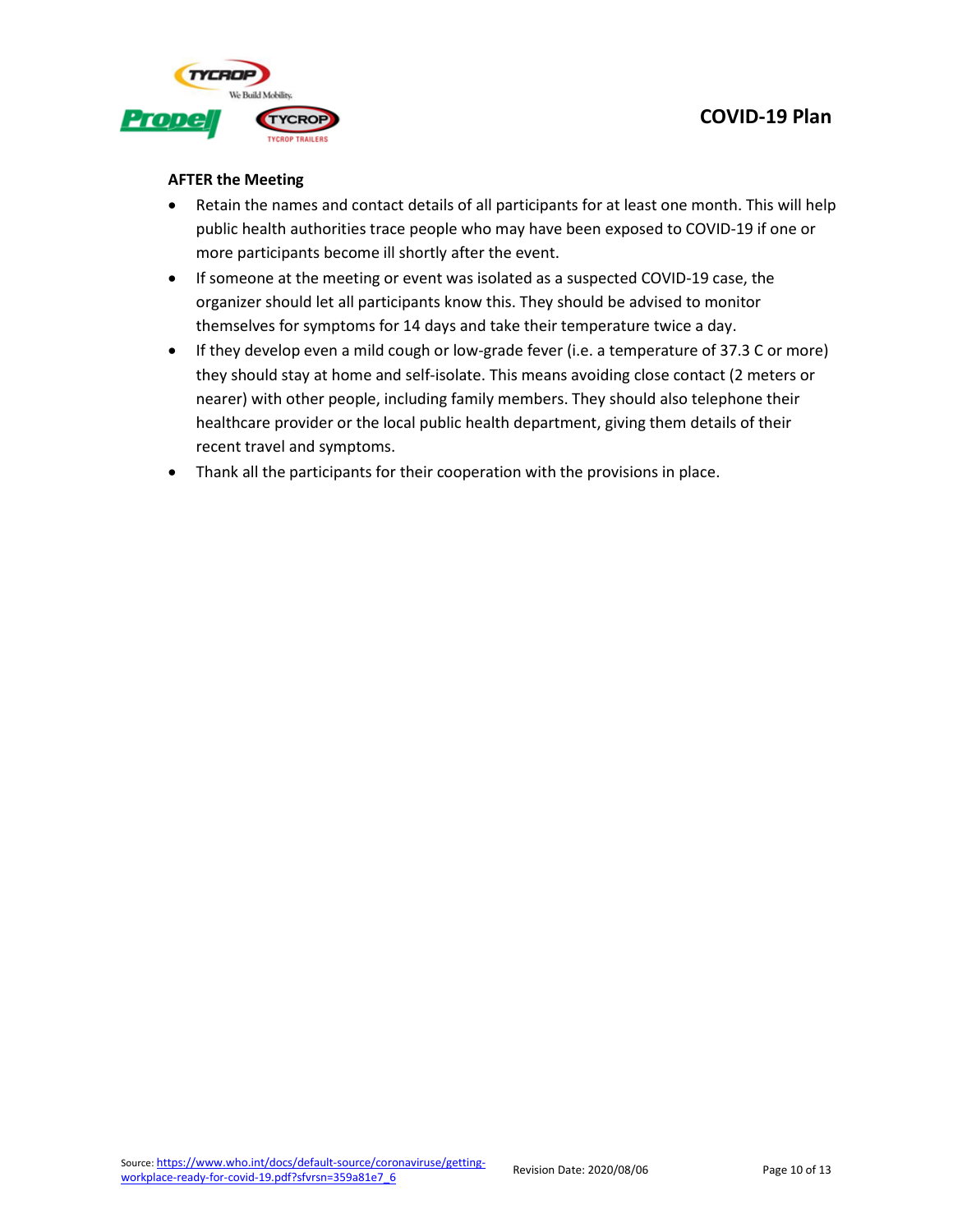

## <span id="page-10-0"></span>**Appendix A: Chilliwack**

#### *Public Health:*

It is recommended by 811 that any anyone with mild cold like symptoms should be tested. Complete the AHS Online Assessment or call Healthlink 811 for instruction. You must isolate (min 14 days) if any of the following apply:

- you've been diagnosed with COVID-19, or are waiting to hear the results of a lab test for COVID-19
- you have symptoms of COVID-19, even if mild
- you've been in contact with someone who has or is suspected to have COVID-19
- you've been told by public health that you may have been exposed to COVID-19
- you've returned from travel outside Canada with symptoms of COVID-19 (mandatory)

### *As per the BCDCD:*

You must self-isolate for a minimum of 14 days if you have symptoms or until symptoms resolve. Once testing is completed and results are returned, return to work will be organized with Supervisor and HR.

As of March 25, 2020, it is mandatory under the Quarantine Act that anyone arriving in British Columbia from outside of Canada self-isolate and monitor for symptoms for 14 days upon their arrival and complete/register a self-isolation plan and complete the federal ArriveCAN application.

Returning travellers that develop symptoms should get tested for COVID-19. You will also be required to self-isolate for at least 14 days from your arrival in Canada or 10 days after onset of symptoms, whichever is longer.

## <span id="page-10-1"></span>**Appendix B: Calgary**

COVID-19 testing is now available to anyone who is asymptomatic and to those with symptoms of cough, fever, shortness of breath, runny nose or sore throat. Complete the AHS Online Assessment or call Healthlink 811 for instruction.

Albertans are legally required to self-isolate for:

- A minimum of 10 days if you have symptoms not related to a pre-existing illness or health condition, from the start of symptoms or until symptoms resolve.
- 14 days if you tested negative and have known exposure to COVID-19
- A minimum of 10 days if you have tested positive for COVID-19. Isolation period is for 10 days from start of symptoms, or until symptoms resolve whichever takes longer
- 14 days and monitor for symptoms if you are a close contact of a person who tested positive for COVID-19. If you become sick with symptoms during this time, you must self isolate for an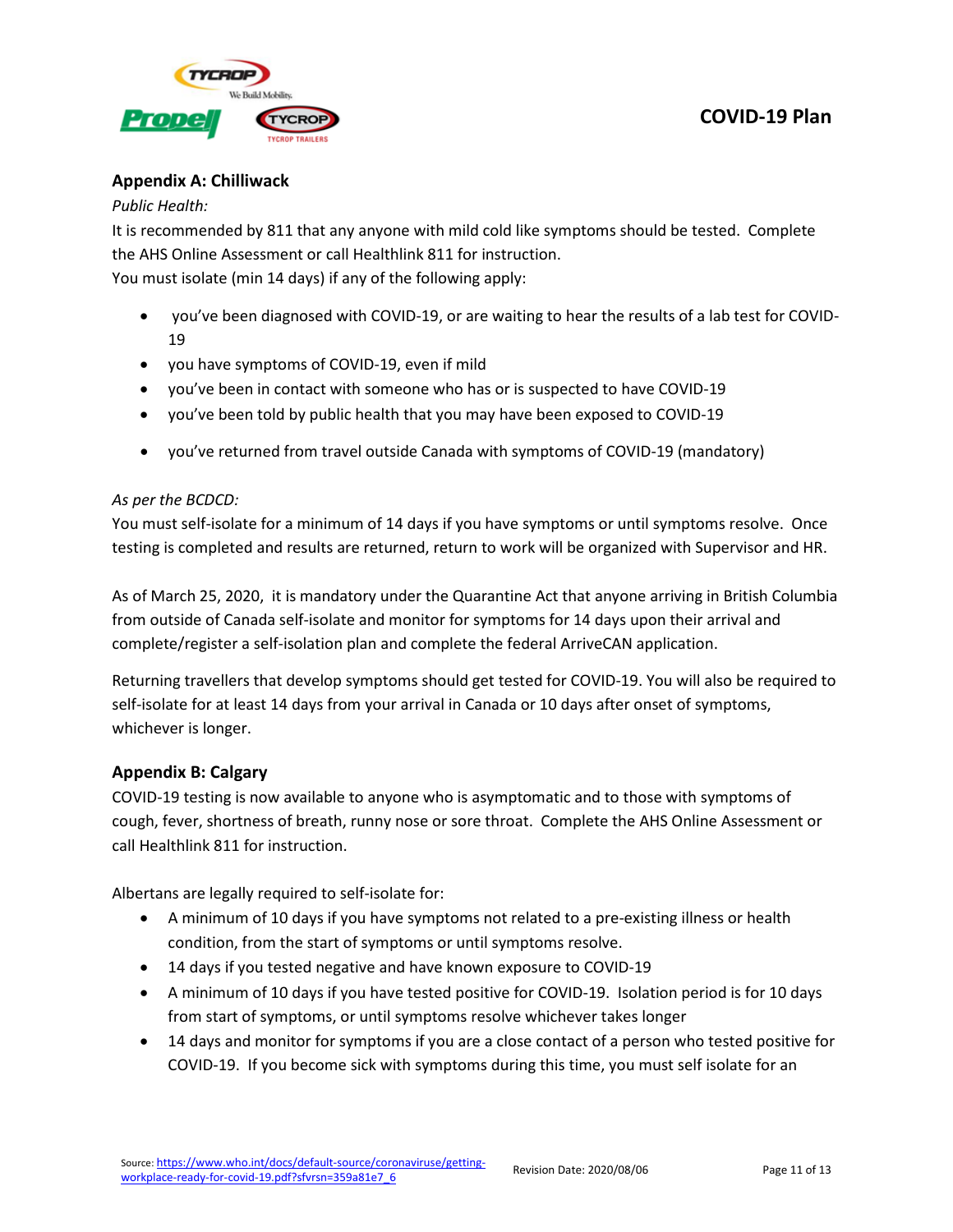

additional 10 days from the beginning of symptoms or until you are feeling well, whichever takes longer.

• Not required to isolate if tested negative for COVID-19. However, it is important to stay home until symptoms resolve so that you do not infect others.

No gatherings of more than 50 people is allowed in one indoor social gathering and in a space that allows for mandated physical distancing. Those gathered must maintain a distance of 2 metres from one another.

## City of Calgary Bylaw 26M2020: August 1, 2020

All persons must wear a face covering in indoor public premises and in public vehicles unless the person is separated from others by a barrier or is exempt.

Under the bylaw, business operators or owners are required to display signage informing the public of the face coverings bylaw requirement in entryways of locations that are accessible to the public. Individuals are expected to wear a face covering in any part of an enclosed indoor space the public can readily access. If the public does not have access to the space, it will be exempt under the bylaw.

## <span id="page-11-0"></span>**Appendix C: Granbury**

If you think you may need to be tested for Covid-19, your doctor will help make the decision or you can take a self-assessment test at [www.cdc.gov.](http://www.cdc.gov/) If you do not have health insurance, you can still get tested for Covid-19. For more information about finding a doctor, testing center or accessing medical care at low or no cost, call 2-1-1 or visi[t https://dshs.texas.gov/coronavirus.](https://dshs.texas.gov/coronavirus)

DSHS recommends that mildly ill individuals who have symptoms of Covid-19 stay home until:

- At least 10 days have passed since their symptoms first appeared (or the date the specimen was collected if the person did not have any symptoms).
- They are fever-free for at least 24 hours (without the aid of fever-reducing medicine like Advil, Tylenol or Aspirin), and
- their symptoms have improved.

After they have met these criteria, they can return to work. These criteria were created by the Center for Disease Control and Prevention to take place of the testing to determine when COVID-19 patients can discontinue home isolation and return to work. However, in limited cases, a healthcare provider may recommend using a test-based strategy to determine if someone with confirmed COVID-19 can be released from isolation. If a diagnosis other than COVID-19 is made, criteria for return to work should be based on that diagnosis.

Texas Gov. Greg Abbot ordered that face coverings must be worn in public places across the state. If the county has more than 20 cases of COVID-19 it is mandated that mask be worn in public and outdoor